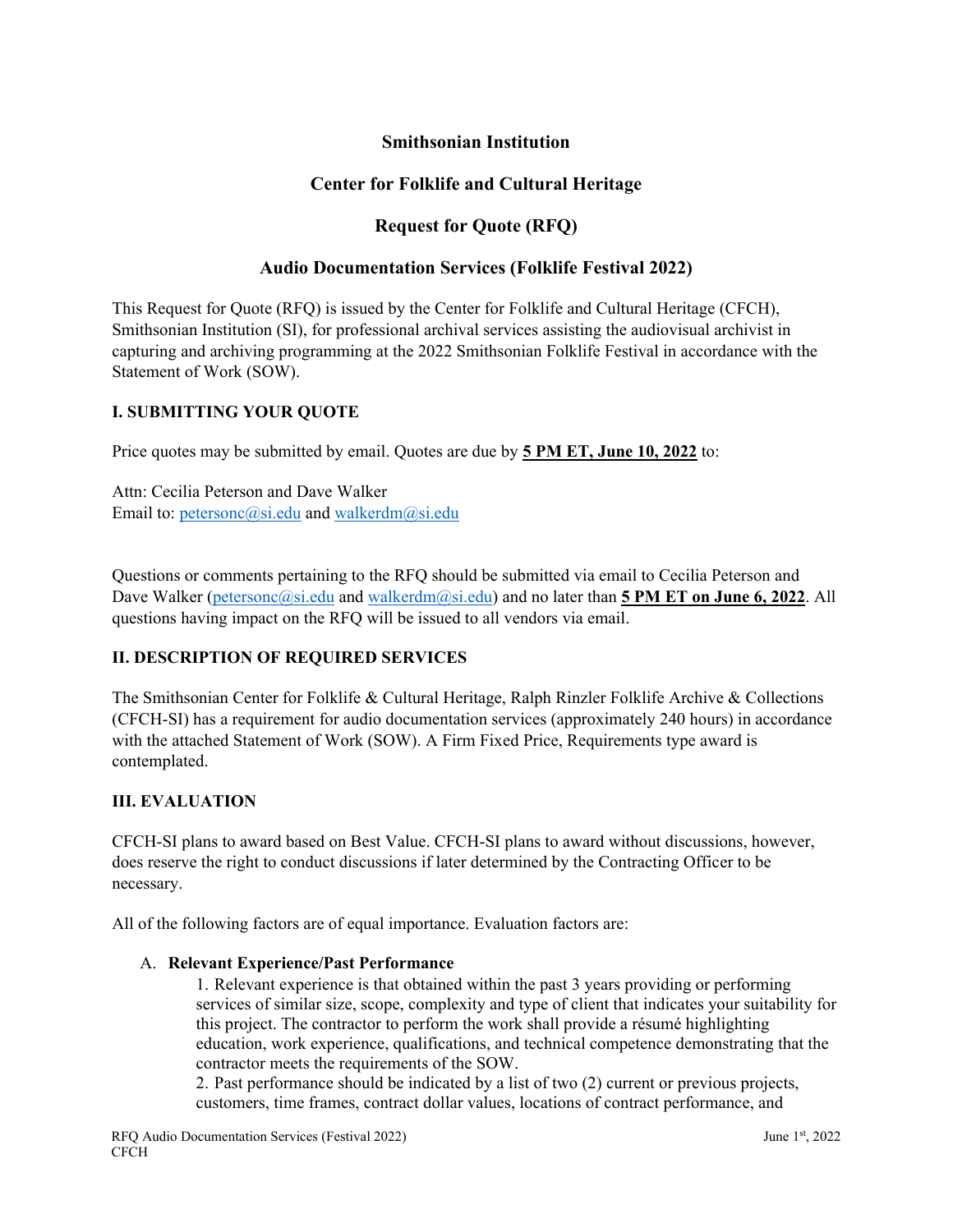complexity of work to facilitate determination of capabilities to perform the work required as cited in the SOW (NTE 250 words). Provide the names of points of contacts and their current telephone numbers who can answer specific questions on quality, efficiency, and scheduling.

B. **Price** (hourly rate)

# **IV. INSURANCE REQUIREMENTS**

Prospective contractors are required to have General Liability Insurance coverage in the minimum amount of \$1,000,000 per occurrence for liabilities arising out of the contractor's activities pertaining to this contract. This policy shall provide coverage for bodily injury, property damage, contractual liability, products and completed operations, and person and advertising injury. Smithsonian shall be listed as an "additional insured" under this policy. Contractor shall provide a certificate of insurance evidencing the required coverage prior to commencing under the contract. Proof of insurance must be submitted with quotes.

# **V. SYSTEM FOR AWARD MANAGEMENT (SAM) REGISTRATION**

Current and prospective recipients of contracts and purchase orders awarded by the SI are required to complete registration and maintain an active record in SAM throughout the period the SI award is in effect. The SAM requires a one-time business registration, with annual updates, and allows vendors to control the accuracy of the business information they enter. The financial data you enter, which includes the electronic funds transfer (EFT) data collected by SAM, will assist the SI with correctly directing payments on your invoices and complying with the Federal Debt Collection Improvement Act of 1996.

Within thirty (30) calendar days after your SAM registration is activated, you must mail a notarized letter to SAM. You will receive guidance on this procedure throughout the SAM registration process and again after your SAM registration is activated. Federal agencies, including SI, have been assured that once an entity's SAM registration is activated, agencies may engage that entity. Notarized letters from registered entities will need to contain specific language. SI OCon&PPM has provided the preferred language for letters with form memo OCon 120 – Mandatory Registration in the System for Award Management (SAM) that accompanies this RFQ.

If yours is the accepted price quote and you are selected for award, your organization's active registration with SAM must be verifiable by SI staff administering this procurement, prior to the contract or purchase order award being executed, and at the time any modifications or amendments to the award might be required.

You may complete or update your SAM registration information anytime online at https://sam.gov/content/home. Questions regarding the process may be directed to the Federal Service Desk online at https://www.fsd.gov/gsafsd\_sp, or via toll-free call to 1-888-606-8220. There is no charge for registering in SAM.

# **VI. UNIQUE ENTITY IDENTIFIER (UEI) NUMBER**

A UEI number is a unique twelve-digit alpha-numeric identifier that will be assigned to you when your SAM registration is completed. A UEI is available for each physical location of your business (see Section V. of this RFQ). You will need to maintain your assigned UEI(s) in a safe location where they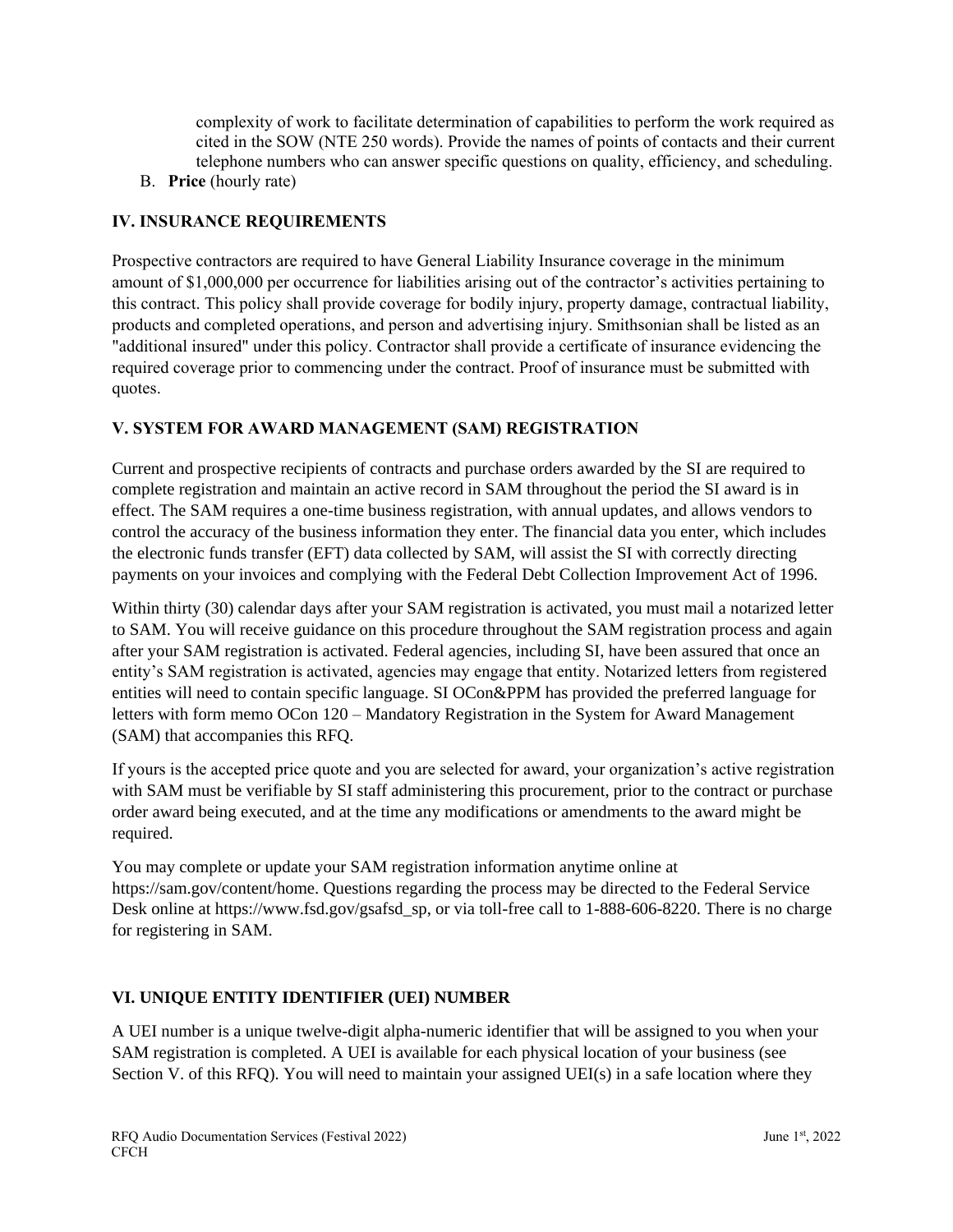may be easily accessed. Your UEI will be required whenever you need to annually update your SAM registration or any time you make changes to your SAM registration information.

#### **VII. LEGISLATIVE AND/OR ADMINISTRATIVE REQUIREMENTS**

#### **A. Service Contract Act of 1965, as amended**

If services to be performed are covered by the Service Contract Act (SCA), as amended, the SCA shall apply to all work performed under the contract, purchase order, or GSA schedule task order to be issued. Individuals and companies submitting quotes are encouraged to verify the wages and fringe benefits determined by the U.S. Department of Labor to be payable for the Labor Category and in within the location that work performance will occur as cited in the Statement of Work. The SCA wages and fringe benefits payable shall be part of the order award.

Individuals and companies awarded a contract, purchase order or GSA schedule contract task order for SCA covered services are responsible, and required by law, to deliver to its employee(s) or post a notice of the required compensation in a prominent place at the worksite. The SCA provides authority to contracting agencies to withhold contract funds to reimburse underpaid employees, terminate the contract, hold the contractor liable for associated costs to the government, and debar from future government contracts for a period of three (3) years any persons or firms who have violated the SCA. The contracting officer awarding this order, or the Smithsonian Inspector General, may periodically require contractors to provide information that verifies compliance with the SCA for services provided under the awarded contracts, purchase orders or GSA schedule contract task orders.

#### B. **E-Verify**

If at award, or anytime during contract performance, the dollar amount of the contract award exceeds \$150,000 or \$5,000,000 under GSA Schedule, with a period of performance over 120 days, the successful bidder is required to register in the E-Verify System and verify that all individuals to be hired under the contract award are eligible for employment within the U.S. This requirement is not applicable to work that will be performed outside the U.S. or for Commercial Off the Shelf (COTS) items.

E-Verify is an Internet-based system operated by the Department of Homeland Security (DHS), U.S. Citizenship and Immigration Services (USCIS). It allows employers to verify the employment eligibility of their employees, regardless of citizenship. For more information on everify and when, why and how to register and use the system please go to the USCIS site on the World Wide Web at:

[http://www.uscis.gov/portal/site/uscis/menuitem.5af9bb95919f35e66f614176543f6d1a/?vgnextoi](http://www.uscis.gov/portal/site/uscis/menuitem.5af9bb95919f35e66f614176543f6d1a/?vgnextoid=cb2a535e0869d110VgnVCM1000004718190aRCRD&vgnextchannel=75bce2e261405110VgnVCM1000004718190aRCRD) [d=cb2a535e0869d110VgnVCM1000004718190aRCRD&vgnextchannel=75bce2e261405110Vg](http://www.uscis.gov/portal/site/uscis/menuitem.5af9bb95919f35e66f614176543f6d1a/?vgnextoid=cb2a535e0869d110VgnVCM1000004718190aRCRD&vgnextchannel=75bce2e261405110VgnVCM1000004718190aRCRD) [nVCM1000004718190aRCRD.](http://www.uscis.gov/portal/site/uscis/menuitem.5af9bb95919f35e66f614176543f6d1a/?vgnextoid=cb2a535e0869d110VgnVCM1000004718190aRCRD&vgnextchannel=75bce2e261405110VgnVCM1000004718190aRCRD)

*Executive Order 13465 and Homeland Security Policy Directive 12 (HSPD-12)*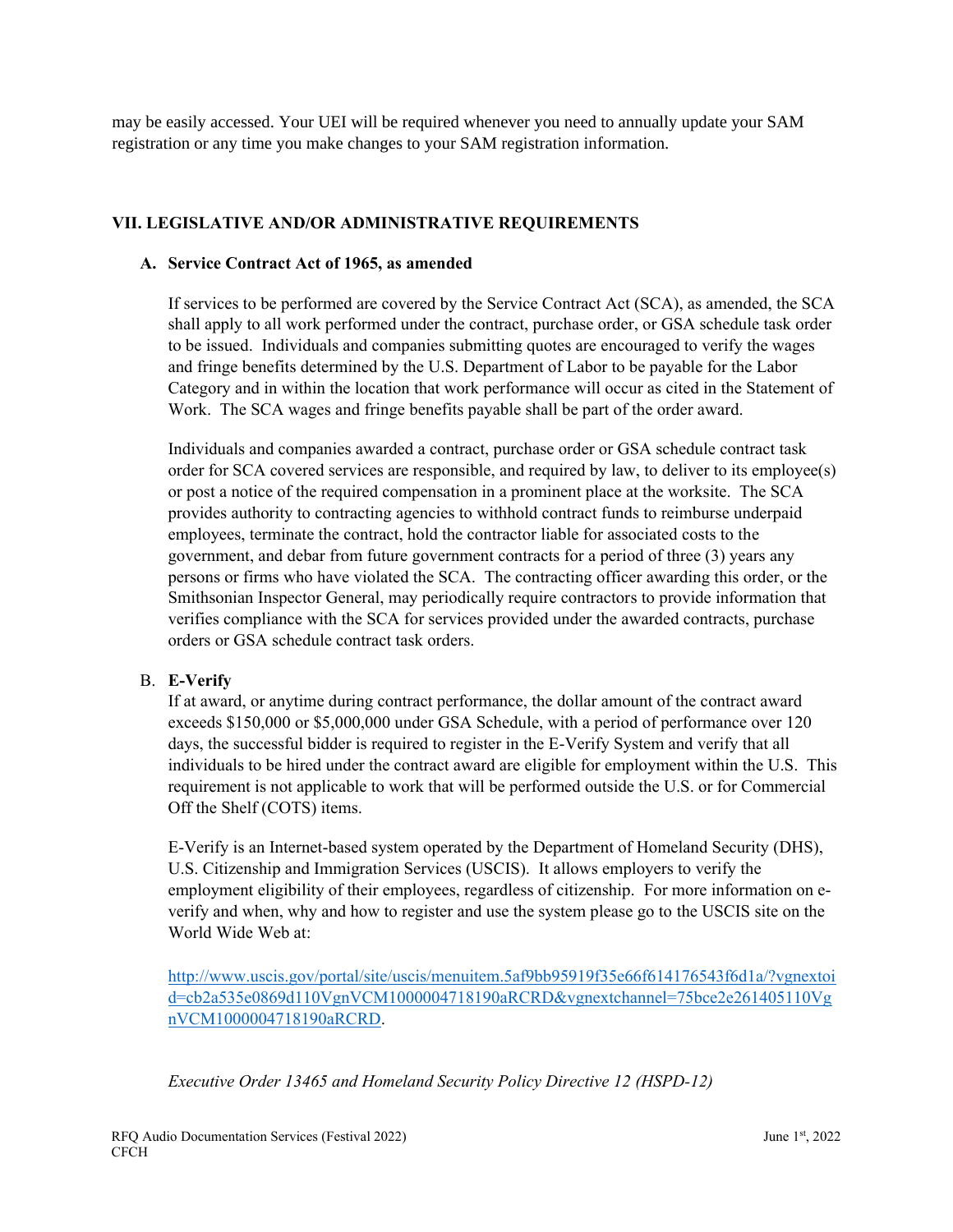#### C. **Background Investigations**

If a contractor employee assigned to the SI under this contract will have an association with SI that will be greater than thirty (30) days, determined either at time of contract award or anytime during contract performance, and will need access to staff-only areas of SI controlled facilities and leased spaces, the employee shall be required to receive an SI Credential. Contractor employees who require an SI Credential shall be required to undergo and pass an appropriate background investigation and complete security awareness training before an SI Credential is issued. Employees whose associations with the SI will be less than 30 days shall not receive a background investigation or SI Credential, however, they must be escorted by Credentialed personnel at all times when in staff-only areas of SI facilities. If relevant to this RFQ, a form OCon 520, Background Investigations and Credentials for Contractors' Personnel, is included. The following actions shall be required to be completed by the SI Contracting Officer's Technical Representative (COTR) and successful vendor:

- 1. The COTR shall provide an OF-306, Declaration for Federal Employment form, for each of the Contractor's employees who will be assigned to the SI for 30 days or longer. The OF-306 forms must be completed by each person and returned by the Contractor to the COTR, or other designated SI employee, within ten (10) workdays from receipt of the forms by the Contractor.
- 2. For contractors to SI organizations outside the Washington DC and New York City areas, forms SF-87, Fingerprint Cards, shall be provided to the Contractor by the COTR or other designated SI employee. Each form SF-87 must be returned to the COTR, or other designated SI employee, within ten (10) workdays from receipt of the forms by the Contractor When necessary, the forms SF-87 shall be submitted by the Contractor with the OF-306.

*Homeland Security Policy Directive 12 (HSPD-12)*

### **VIII. INFORMATION TO BE SUBMITTED WITH QUOTES**

Quotes submitted must include the following information to be deemed responsive to this Request for Quote and accepted by the SI:

- A. Job Title (from RFQ): "Audio Documentation Services (Folklife Festival 2022)"
- B. Business name, address, telephone number, and DUNS number
- C. Business point of contact name, telephone number and email address
- D. Relevant Experience résumé highlighting education, work experience, qualifications, and technical competence
- E. Past Performance information should include (if available) the cost, project description and period of performance. Contact person with telephone number and other relevant information for at least two (2) recent and relevant contracts for the same or similar goods and/or services, that is, a reference contact for similar work performed in the past.
- F. Pricing.
- G. Certificates or other documentation confirming appropriate types and levels of insurance required are in effect, and other certificates and documentation requested.
- H. Cite the date through which pricing submitted is valid.